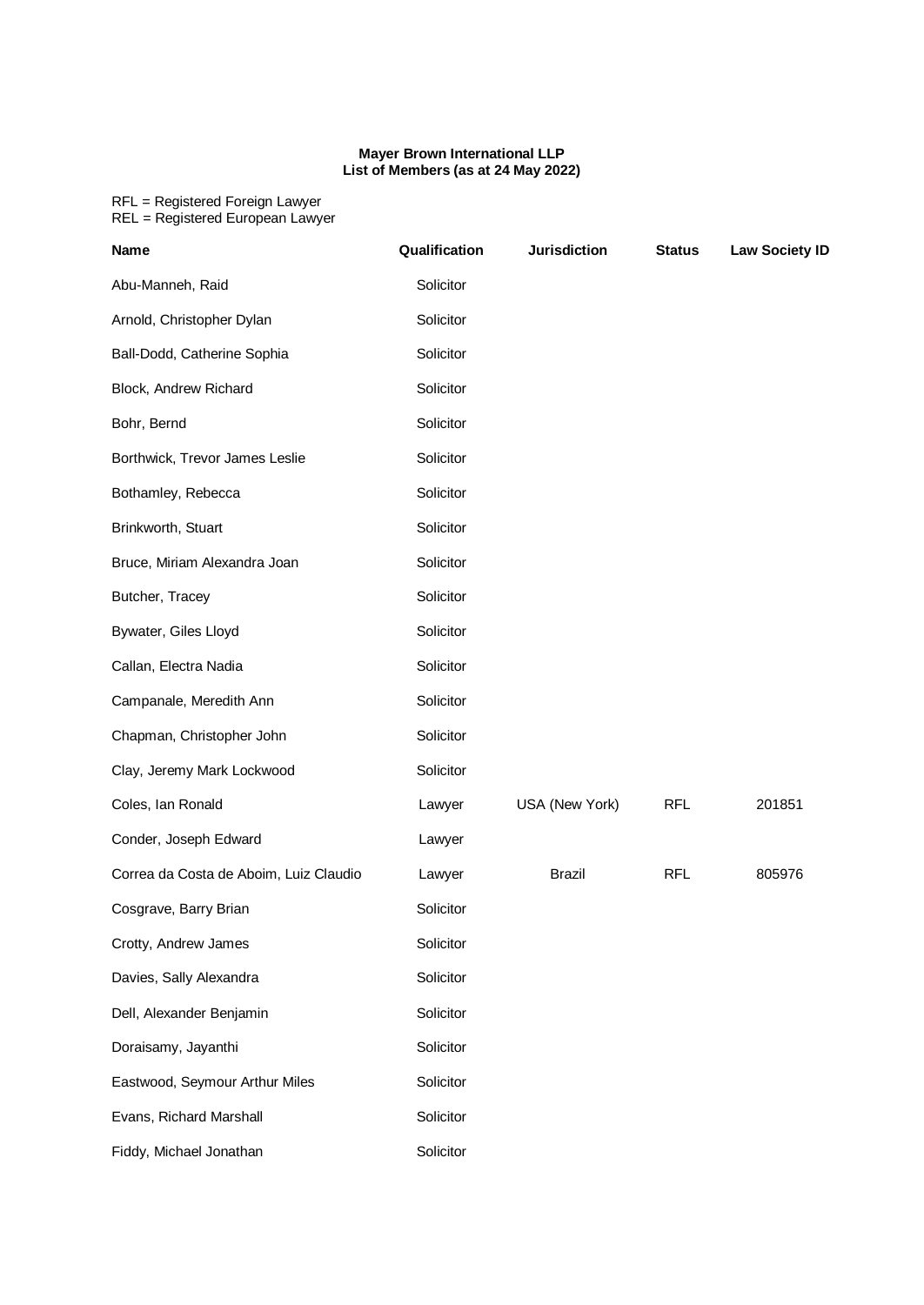| Fisher, Christopher                | Solicitor |
|------------------------------------|-----------|
| Fisher, Simon Conrad               | Solicitor |
| Flanigan, Robert Michael           | Solicitor |
| Frazer, Sheena Khimji              | Solicitor |
| Goodman, Airlie Bussell            | Solicitor |
| Graham, Alistair James             | Solicitor |
| Griffin, Matthew James             | Solicitor |
| Griffiths, Dominic Richard Mathias | Solicitor |
| Hamill, Robert McIntyre            | Solicitor |
| Hamilton, Neil James               | Solicitor |
| Harrison, David Michael            | Solicitor |
| Harvey, Christopher John           | Solicitor |
| Hepner, Andrew John                | Solicitor |
| Hill, James Christopher            | Solicitor |
| Hosie, Jonathan Peter              | Solicitor |
| Humble, Caroline Louise            | Solicitor |
| Hungerford, Jason Thomas           | Solicitor |
| Jacks, Amy Victoria                | Solicitor |
| Jewitt, William Edward (Edward)    | Solicitor |
| Jones, Anita Carys                 | Solicitor |
| Kapotwe, Musonda Grace Chibwe      | Solicitor |
| Kolacki, Andrew Jerzy              | Solicitor |
| Malpass, Charles Stuart            | Solicitor |
| Mantle, Myles Justin Bruce         | Solicitor |
| Maskikar, Shrinivas                | Solicitor |
| Massie, Kirsti                     | Solicitor |
| McDermott, Ashley Grant            | Solicitor |
| McDonald, Ian James                | Solicitor |
| Moi, Stephen                       | Solicitor |
| Morris, James Michael              | Solicitor |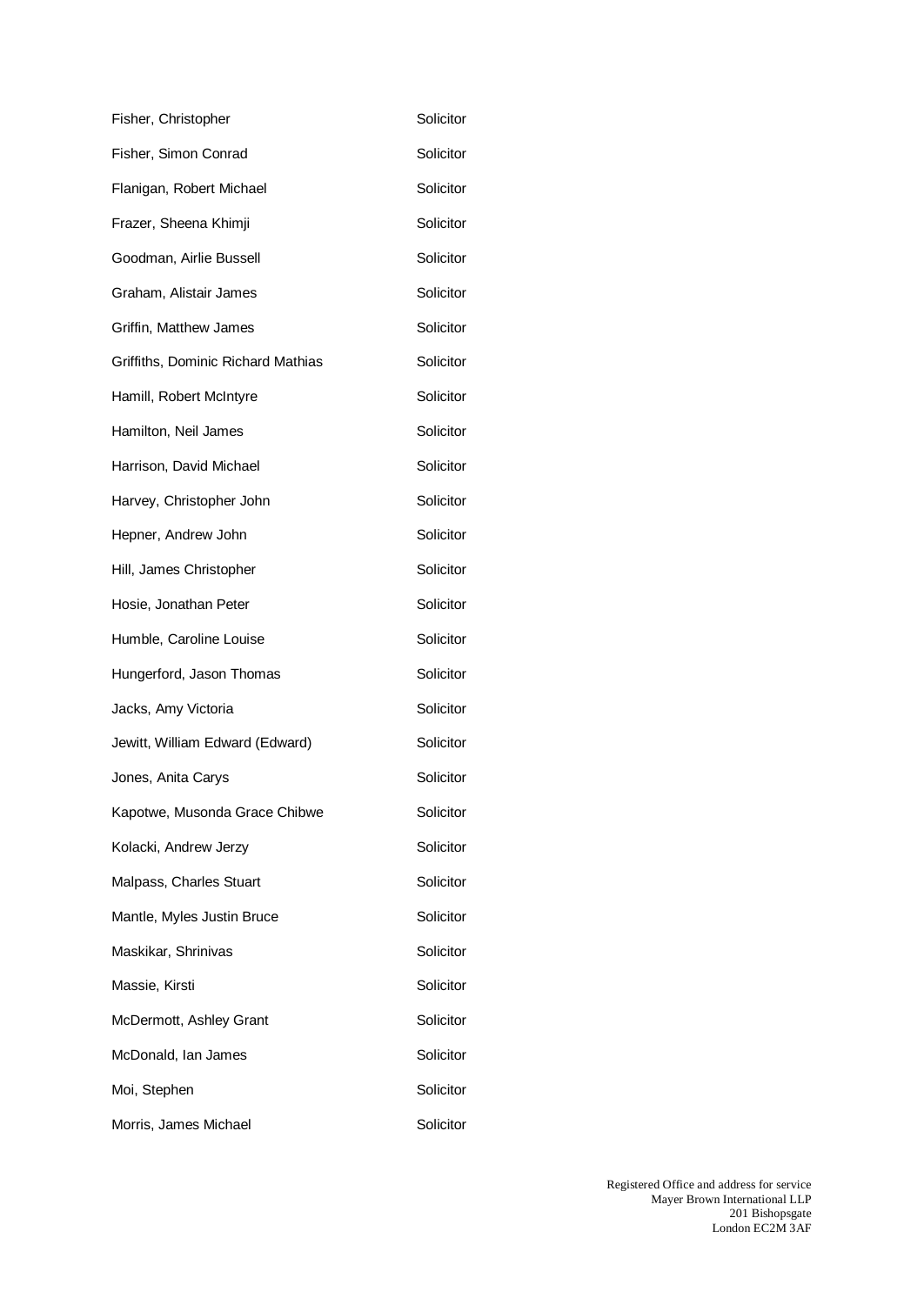| Mortimer, Matthew Charles              | Solicitor |                                         |            |        |
|----------------------------------------|-----------|-----------------------------------------|------------|--------|
| Nosworthy, Timothy Robert (Tim)        | Solicitor |                                         |            |        |
| O'Connor, David Timothy                | Solicitor |                                         |            |        |
| O'Grady, Rachael                       | Solicitor |                                         |            |        |
| Oulton, Jonathan Michael (Jim)         | Solicitor |                                         |            |        |
| Page, Richard Edward                   | Solicitor |                                         |            |        |
| Palmer, Robert William Michael         | Solicitor |                                         |            |        |
| Palmquist, Gordon Alan                 | Lawyer    | USA (Illinois:<br>District of Columbia) | <b>RFL</b> | 648410 |
| Papworth, Andrew John                  | Solicitor |                                         |            |        |
| Parker, Edmund Alexander Roderick (Ed) | Solicitor |                                         |            |        |
| Patel, Tarun                           | Solicitor |                                         |            |        |
| Pears, Peter Joseph Edwin              | Solicitor |                                         |            |        |
| Pickford, Stuart                       | Solicitor |                                         |            |        |
| Price, Simon James                     | Solicitor |                                         |            |        |
| Prinsley, Mark Adam                    | Solicitor |                                         |            |        |
| Regan, Michael Denis                   | Solicitor |                                         |            |        |
| Roberts, lain                          | Solicitor |                                         |            |        |
| Robinson, Miles David                  | Solicitor |                                         |            |        |
| Rose, Simon Peter                      | Solicitor |                                         |            |        |
| Rosser, Susan Barbara                  | Solicitor |                                         |            |        |
| Sarkodie, Kwadwo Charles               | Solicitor |                                         |            |        |
| Scagell, Colin Charles                 | Solicitor |                                         |            |        |
| Shah, Devi                             | Solicitor |                                         |            |        |
| Sharman, Aimee Louise                  | Lawyer    | New South Wales                         | <b>RFL</b> | 666129 |
| Shepherd, Timothy                      | Solicitor |                                         |            |        |
| Smith, Richard                         | Solicitor |                                         |            |        |
| Speight, Rachel Elizabeth              | Solicitor |                                         |            |        |
| Stefanini, Mark                        | Solicitor |                                         |            |        |
| Stewart, Andrew Kenneth                | Solicitor |                                         |            |        |